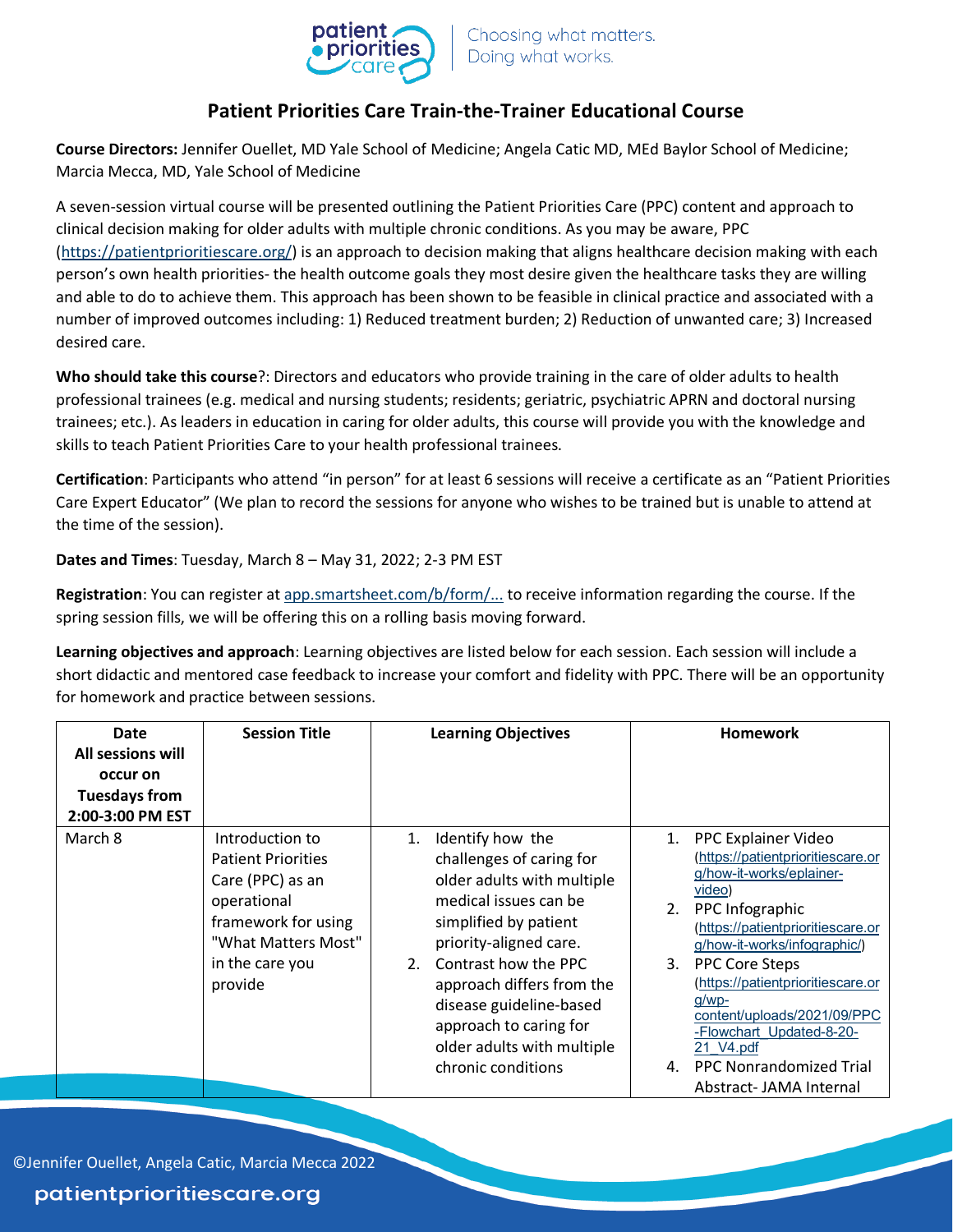|          |                                                                                                      | Identify how PPC aligns<br>3.<br>with the Age Friendly<br>Health System initiative.                                                                                                                                                                                                                                                                                                                                                                                                                                                                                                                                                                                        | Medicine, Tinetti, ME (Nov<br>2019).<br>https://jamanetwork.com/jour<br>nals/jamainternalmedicine/full<br>article/2752365<br>5. Explore the My Health<br>Priorities website<br>(MyHealthPriorities.org)                                                                                                                                                                                                                                                                                       |
|----------|------------------------------------------------------------------------------------------------------|----------------------------------------------------------------------------------------------------------------------------------------------------------------------------------------------------------------------------------------------------------------------------------------------------------------------------------------------------------------------------------------------------------------------------------------------------------------------------------------------------------------------------------------------------------------------------------------------------------------------------------------------------------------------------|-----------------------------------------------------------------------------------------------------------------------------------------------------------------------------------------------------------------------------------------------------------------------------------------------------------------------------------------------------------------------------------------------------------------------------------------------------------------------------------------------|
| March 22 | <b>What Matters Most:</b><br>Values, Goals and<br>Preferences                                        | Identify the 4 domains of<br>1.<br>patient values (matters<br>most) that drive specific,<br>realistic, actionable and<br>measurable goals.<br>2. Understand and apply the<br>process of identification of<br>individual patient<br>priorities (health outcome<br>goals and healthcare<br>preferences).<br>3. Understand the key<br>differences between<br>values and goals.<br>Identify a "One Thing" the<br>4.<br>patient would like to focus<br>their alignment of care<br>around.<br>5. Appreciate how to assist<br>patients in the ongoing<br>process of refining and<br>improving priorities,<br>including making them<br>more specific, realistic and<br>actionable. | Before piloting with a<br>1.<br>patient, each participant<br>will engage with EITHER a<br>family member, friend, or<br>with their own values<br>through the My Health<br>Priorities website-<br>www.myhealthpriorities.<br>org<br>Each participant will have<br>2.<br>at least one discussion<br>with a patient to identify<br>what matters- to values<br>and goals, care<br>preferences, and a "One<br>Thing"- Use the toolkit<br>annotated template to<br>assist with this<br>conversation. |
| April 5  | In The Clinician's<br>Head: Considering<br>Healthcare<br>Interventions that<br>Align with Priorities | 1. Relate the importance of<br>reflecting on the meaning<br>of what matters about the<br>identified priorities to<br>current care.<br>Recognize and be<br>2.<br>comfortable discussing<br>components of the care<br>plan which are ill-aligned<br>with care preferences and<br>components which are<br>obvious targets for care<br>modification/escalation to<br>achieve a priority.<br>Engage regarding care<br>3.<br>tradeoffs which require<br>further discussion and                                                                                                                                                                                                   | 1. Each participant will build<br>on the patient encounter<br>they worked on last<br>session. They will have at<br>least one discussion with a<br>patient to identify what<br>matters-values and goals,<br>care preferences, and a<br>"One Thing" AND consider<br>care as related to the<br>priority identification<br>(helpful care, burdensome<br>care, and tradeoffs).<br>Direct learners to<br>2.<br>supportive training<br>resources from the<br>toolkit-The annotated                   |

©Jennifer Ouellet, Angela Catic, Marcia Mecca 2022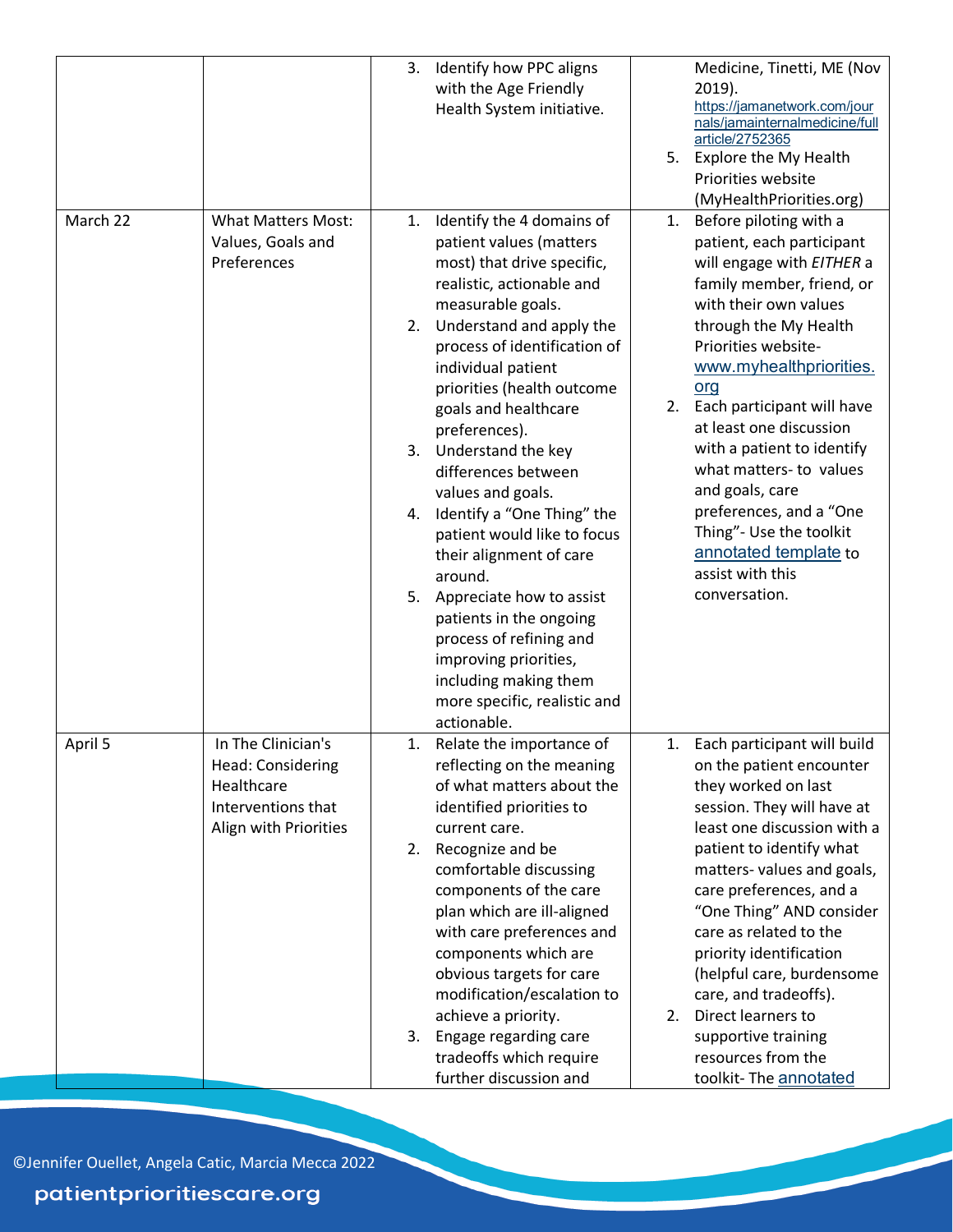| April 19 | Aligning Healthcare                                                          | negotiation based on<br>priority identification.<br>Be comfortable<br>1.                                                                                                                                                                                                                                                                                                                                                               | template can be used to<br>assist with this<br>conversation.<br>Each participant will<br>1.                                                                                                                                                                                                                                                                                    |
|----------|------------------------------------------------------------------------------|----------------------------------------------------------------------------------------------------------------------------------------------------------------------------------------------------------------------------------------------------------------------------------------------------------------------------------------------------------------------------------------------------------------------------------------|--------------------------------------------------------------------------------------------------------------------------------------------------------------------------------------------------------------------------------------------------------------------------------------------------------------------------------------------------------------------------------|
|          | with What Matters                                                            | implementing strategies<br>for aligning healthcare<br>decision-making with<br>patient priorities.<br>Embrace care alignment<br>2.<br>anchored in patient<br>priorities as the focus of<br>communication and<br>decision-making.<br>Appreciate the utility of<br>3.<br>the "One Thing" as a guide<br>for care alignment<br>decisions                                                                                                    | complete and document<br>at least two PPC<br>encounters, including<br>identifying priorities and<br>aligning healthcare with<br>the identified priorities.<br>Participants will consider<br>2.<br>three challenges and one<br>success they have<br>encountered in the<br>process of PPC<br>implementation thus far<br>and be prepared to<br>discuss these during<br>session 5. |
| May 3    | <b>Patient Priorities</b><br><b>Care Permeates</b><br>Practice               | Understand how to use<br>1.<br>PPC to focus clinician<br>communication around<br>identified priorities.<br>Appreciate how to assist<br>2.<br>patients in refining and<br>improving priorities,<br>including making them<br>more specific, realistic and<br>actionable.<br>Be comfortable modifying<br>3.<br>care over time to ensure<br>fuller and/or ongoing<br>attainment of the<br>identified outcome goals<br>and the "One Thing". | Each participant will<br>1.<br>complete and document<br>at least two PPC<br>encounters, including<br>identifying priorities and<br>aligning healthcare with<br>the identified priorities.<br>They will incorporate at<br>least two of the three<br>strategies for aligning<br>healthcare decision-<br>making with patient<br>priorities.                                       |
| May 17   | Practical Pearls of<br><b>Implementing Patient</b><br><b>Priorities Care</b> | 1. Understand how PPC<br>might best be integrated<br>in clinical practice (i.e.<br>significant health/life<br>event, Annual Wellness<br>Visit)<br>Appreciate how PPC can<br>2.<br>be utilized to ensure<br>healthcare remains<br>aligned during episodes of<br>life or health changes.                                                                                                                                                 | 1. Reflect on your<br>experiences with the PPC<br>framework of decision<br>making and identify 2<br>challenges you anticipate<br>when implementing this<br>into practice.                                                                                                                                                                                                      |

©Jennifer Ouellet, Angela Catic, Marcia Mecca 2022